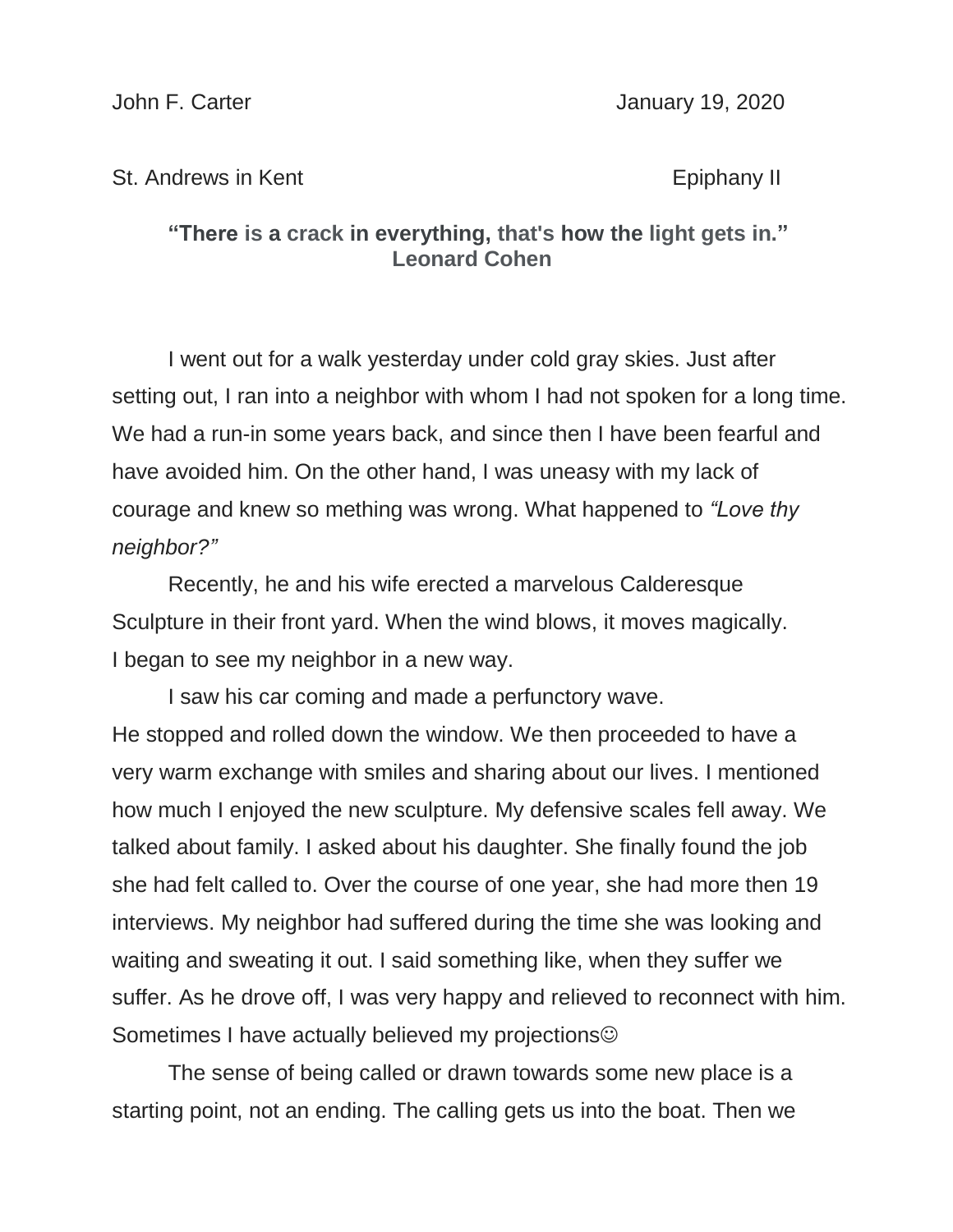have to paddle. But we leave the shore. And we start a new adventure.

In the early 80s when I was at seminary the standard nomenclature to describe why we were there was to say we felt "called". I never felt quite comfortable with that term. Like any institution, the church has its customary lingo. I never had a major conversion experience. More of a slow burn.

My friends often seemed to have more faith than I did… I don't believe that is true now.

After several interviews at Saint Johns in Salisbury, the Search Committee and the Vestry called me in the fall of 1998 to be Rector. I did not have another job prospect at that moment and was otherwise only partially employed, so you might think it was a no-brainer. But it wasn't. I wanted confirmation or clarification.

When my wife and I visited St. John's several months prior to that call, it was an incredibly beautiful July day in an incredibly beautiful part of the country. I fell in love with the area.

Several months later, on retreat at the then "Trinity Conference Center", I was trying to figure out how to respond to St. John's.

One day, I took a walk down the dirt road that goes parallel to the Housatonic River. The sunshine was bright and warm on that early autumn day. The movement and sounds of the river, the light and the reflections were all beautiful.

Enticed by all that splendor, I ventured into the river for a dip. As you can imagine, the water was cold, the same water that flows right by the town of Kent. Wanting the warmth of the sun, I brushed off the water and lay down on a boulder looking up at the sky. While gazing up, I saw two eagles soaring overhead.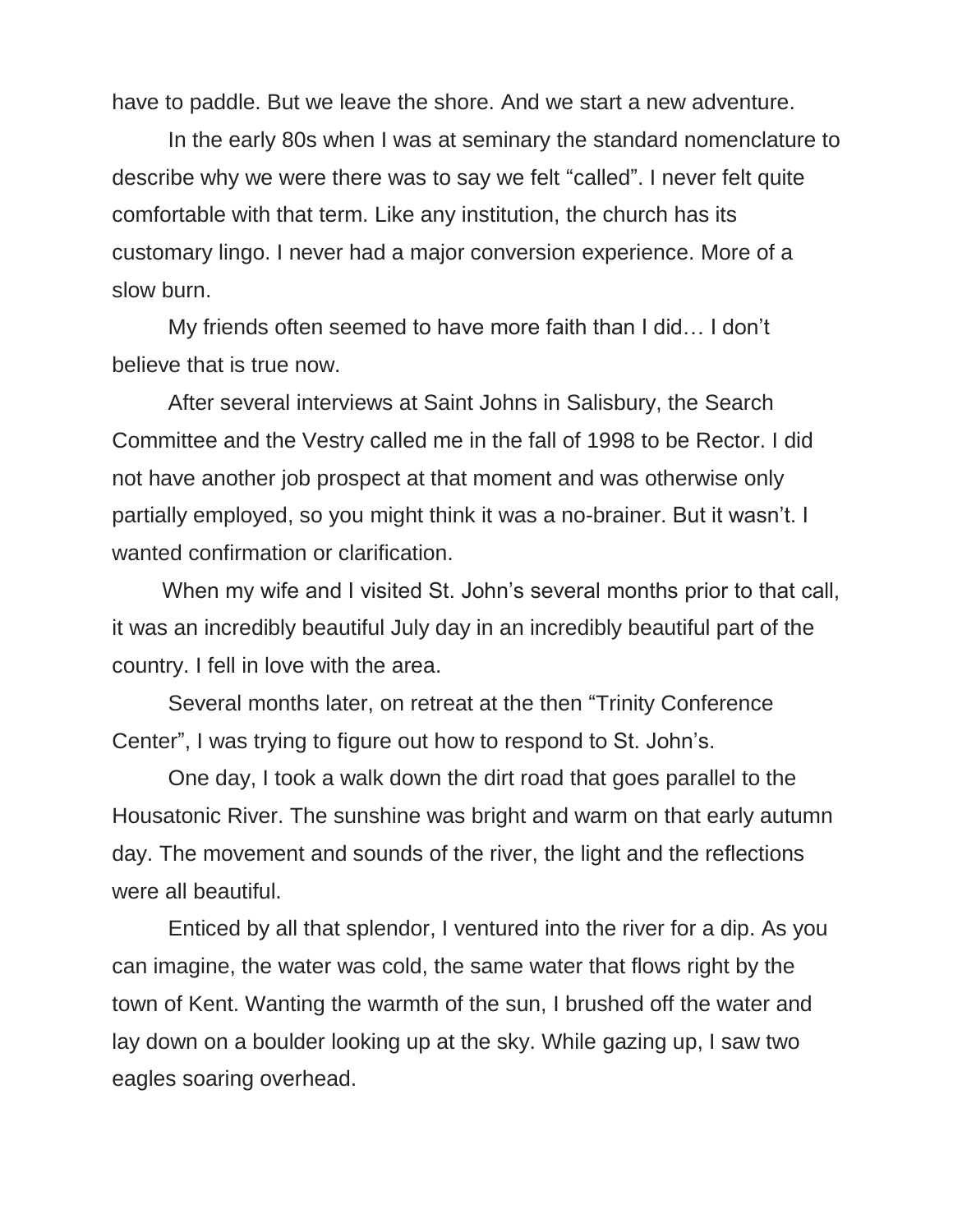That was it! I decided to take the job and would figure out the calling over time.

In today's lesson from Isaiah, we encounter a prophet who has outstanding credentials for the calling he has received from God.

Everything seems to be going perfectly for this prophet. He's a success. He has served God by leading the people of Israel back to God.

Then these lines, "*But I have labored in vain, I have spent my strength for nothing and vanity; "*

Having been very successful in his career, he finds himself burned out and bummed out. What has happened? Whence this despondency? I imagine that we too have been there when we thought we were on the right track, attained the right goals and achieved some level of credibility and acceptance in our work or community. Then something cracks. Why do we find it hard to feel adequate?

Isaiah cracked too. But out of his sense of failure came a promotion a new opportunity. "Failure" may hold a lot of promise. After shepherding God's people back to faith, God assigns a much grander mission to the prophet. As if to say, "*We're not done yet, Isiaah."*

*"It is to light a thing that you should be my servant to raise up the tribes of Jacob and restore their survivors of Israel; now… I will give you as a light to the nations, that my salvation my range to the end of the earth. "*

The mission here appears to be universal salvation. This was an expansive, generous and extraordinary idea. Conquest was usually seen in military and nationalistic terms. But here, God directs the prophet beyond nationalism, opening up new ways for the light of God to extend beyond the borders of nation, temple, church and the halls of power.

Universal salvation transcends all religious institutions and appeals to a deep soul hunger for establishing connections of peace with our